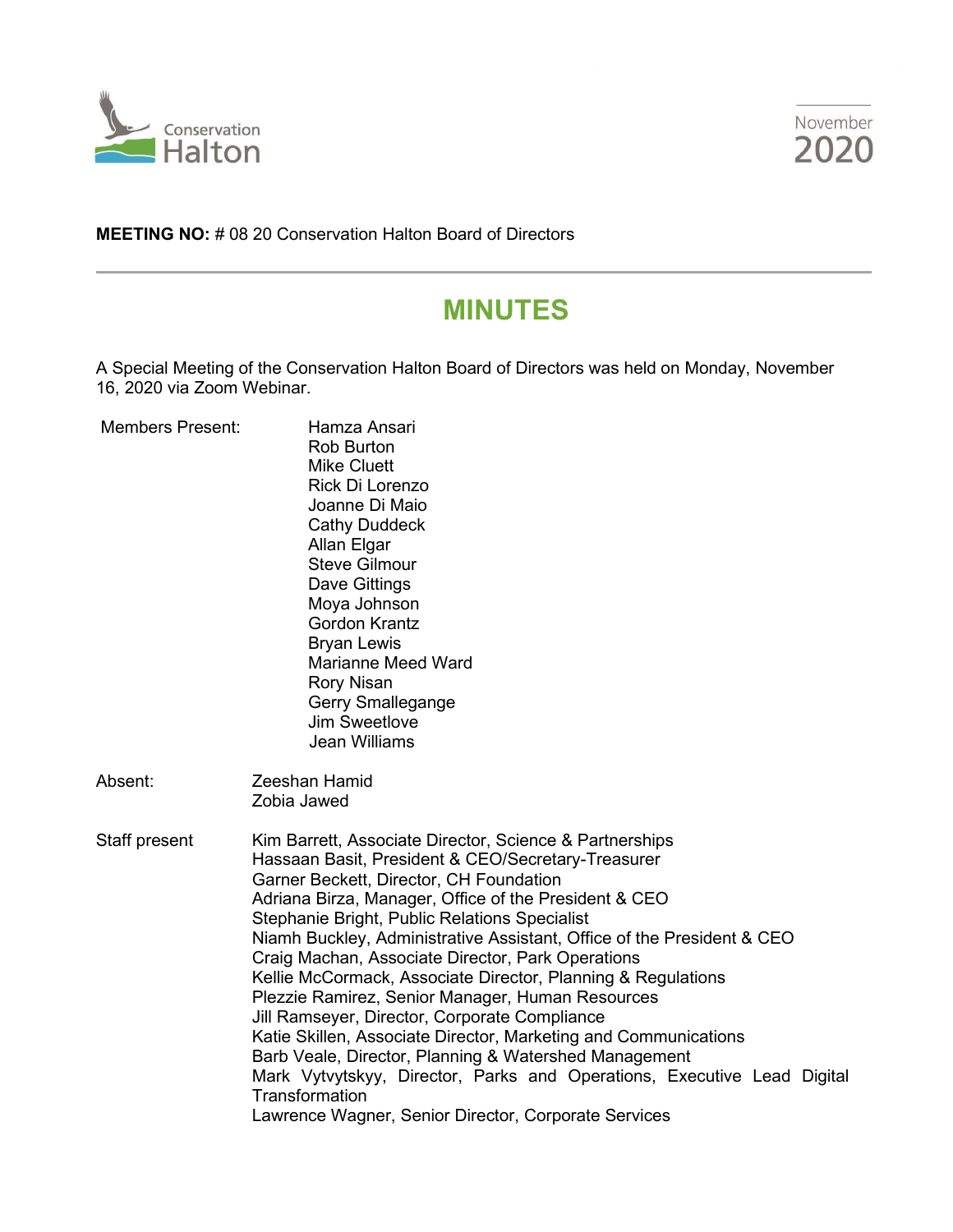



**1. Roll Call**

### **2. Disclosure of Pecuniary Interest for Board of Directors**

There were **NONE.**

- **3. Approval of Agenda**
- **CHBD 08 01** Moved by: Cathy Duddeck Seconded by: Jean Williams

THAT the agenda be **approved as distributed**.

#### *Carried*

#### **4. Action Items**

- 4.1 Proposed Amendments to the CA Act and Planning Act Bill 229
- **CHBD 08 02** Moved by: Rob Burton Seconded By: Moya Johnson

WHEREAS the Province has introduced Bill 229, Protect, Support and Recover from COVID 19 Act - Schedule 6 – Conservation Authorities Act;

WHEREAS Bill 229 introduces changes and new sections that could remove and/or significantly hinder conservation authorities' participation in and support of local planning appeal processes and their ability to protect development from natural hazards;

WHEREAS conservation authorities protect residents, property, and local natural resources on a watershed basis by regulating development under the Conservation Authorities Act, ensuring compliance with the Regulations and engaging in reviews of applications submitted under the Planning Act;

WHEREAS the changes allow the Minister to make decisions without consideration of local conditions, the Conservation Authority Board approved policies, watershed data and technical expertise;

WHEREAS the Legislation suggests that the Minister will have the ability to establish standards and requirements for non-mandatory programs which are negotiated between the conservation authorities and municipalities to meet local watershed needs;

WHEREAS CH and municipalities require a longer transition time to put in place new budgets as well as agreements for non-mandatory programs;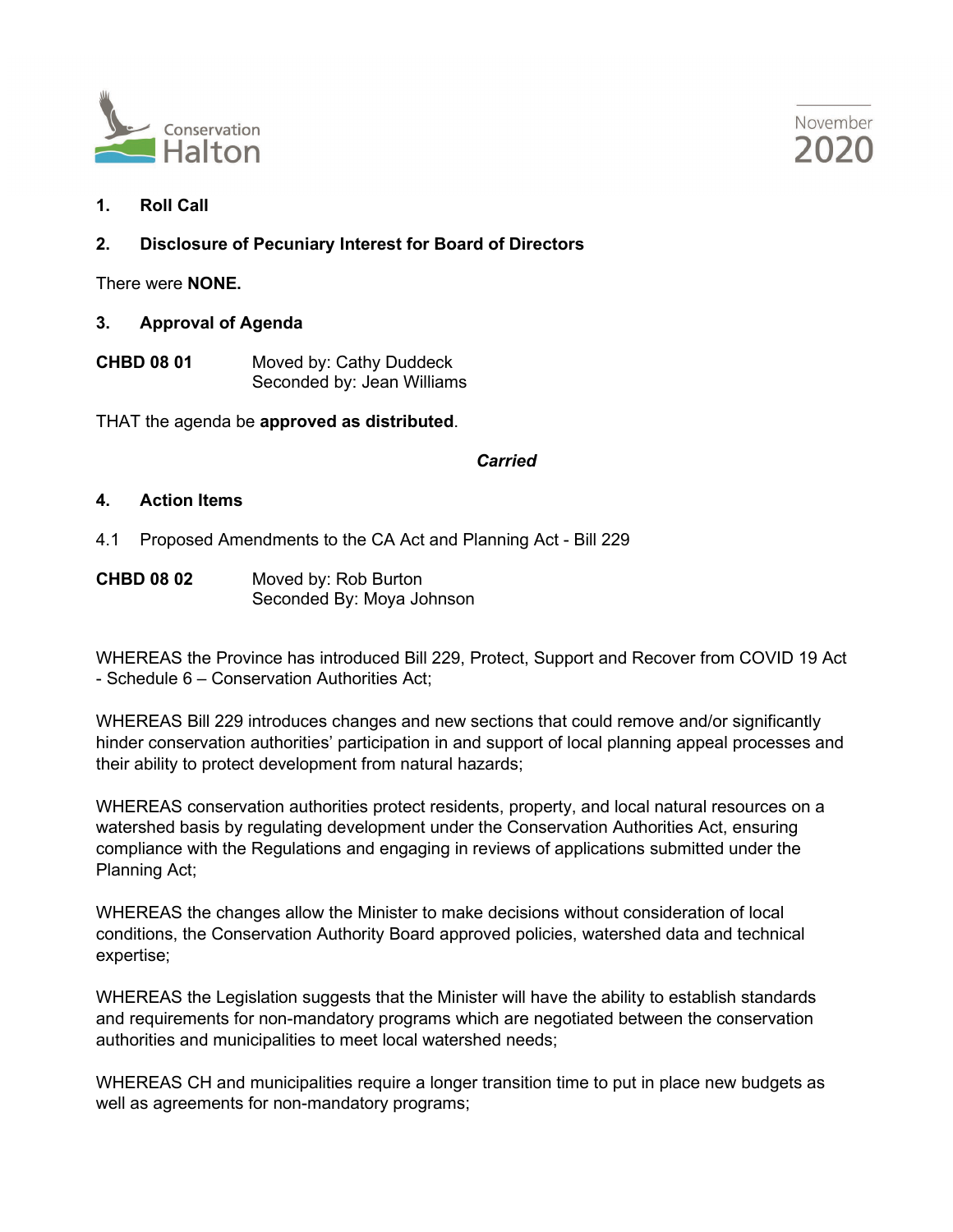



WHEREAS the appointment of municipal representatives on CA Boards should be a municipal decision; and the Chair and Vice Chair of the CA Board should be duly elected;

WHEREAS the changes to the 'Duty of Members' contradicts the fiduciary duty of a CA board member to represent the best interests of the conservation authority and its responsibility to the watershed;

WHEREAS conservation authorities have already aligned approaches through Memorandums of Understanding with local watershed municipalities to reduce delays, avoid duplication and improve service delivery for all clients;

WHEREAS changes to the legislation will create more red tape and costs for the conservation authorities, and their municipal partners, and cause delays in the development approval process;

WHEREAS the province has made changes to the legislation that will limit the ability of CH to ensure compliance with the Act and our policies by not including stop work orders and modifying powers to enter property potentially resulting in more legal action;

WHEREAS all watershed residents and municipalities value and rely on the parks, greenspaces and water resources within our jurisdiction for their health and well-being as well as CH's work to prevent and manage the impacts of flooding and other natural hazards and to ensure safe drinking water;

THEREFORE, BE IT RESOLVED THAT the Conservation Halton Board of Directors **direct the Chair of Conservation Halton Board of Directors to convey the concerns and recommendations outlined in this report through a letter to The Premier of Ontario and the Ministers of Environment, Conservation and Parks, Natural Resources and Forestry, and Municipal Affairs and Housing.**

And

THAT the Conservation Halton Board of Directors **direct the CEO to provide a copy of this report and letter to all watershed municipalities, MPPs, MPs and other public sector stakeholders.**

The CEO provided an outline to the key changes that are being put forward by the Province in Bill 229: Proposed CA Act Amendments and the implications of these changes.

The CEO along with CH Staff are asking the Board to approve the above-mentioned recommendations along with a letter to the Province in response to this Bill.

Additionally, CH will run an advocacy campaign to engage CH stakeholders, partners, and community.

*Carried*

#### **5. Other Business**

There was no **other business**